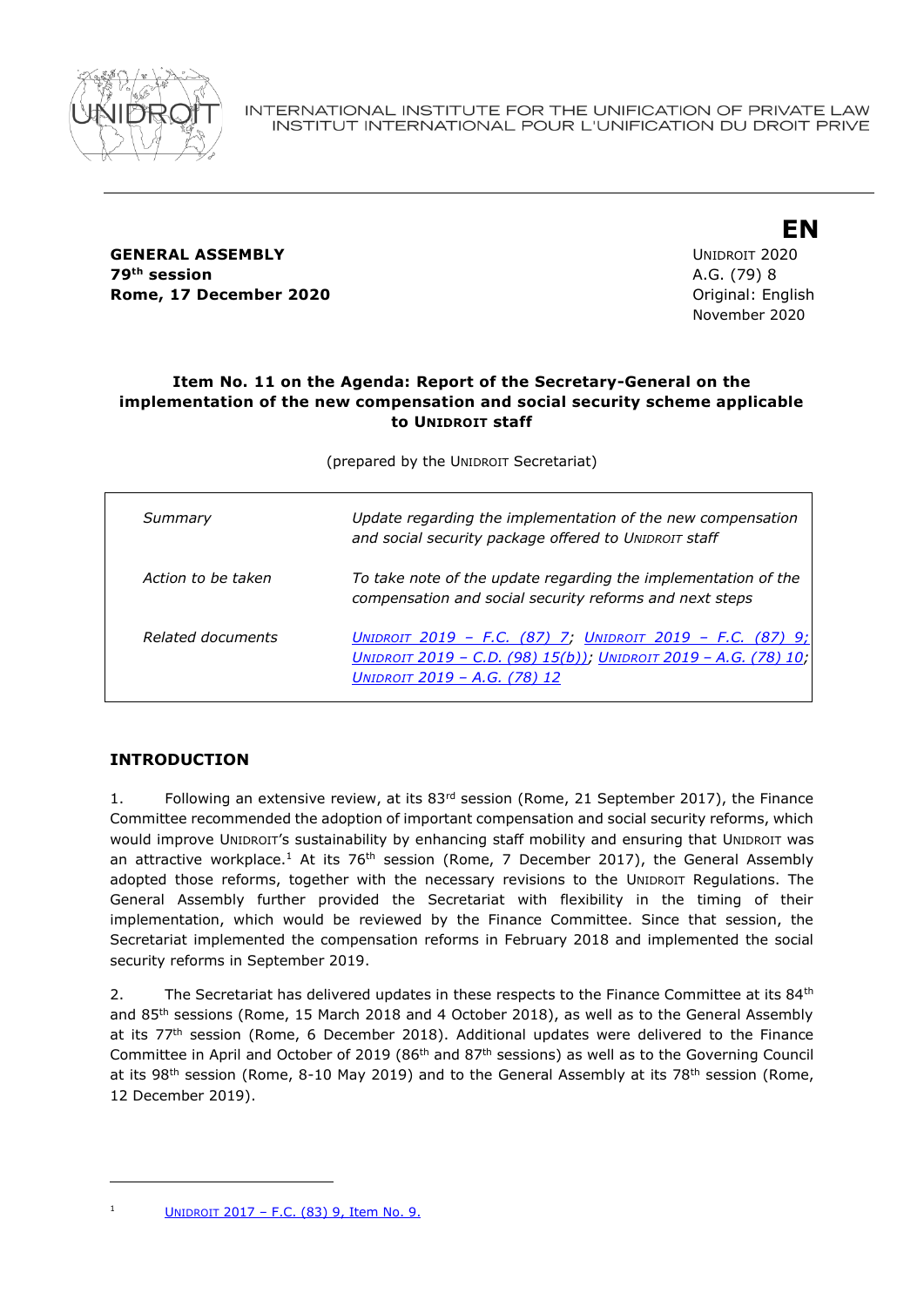3. Since the 78<sup>th</sup> session of the General Assembly, the Governing Council, at its 99<sup>th</sup> session (Rome and via Zoom, 23-25 September 2020) and the Finance Committee at its 90<sup>th</sup> session (Rome, 22 October 2020), have been apprised of the developments in the implementation of the reform.

## **I. IMPLEMENTATION OF THE COMPENSATION AND SOCIAL SECURITY REFORMS**

#### **A. Compensation**

4. Since the 76<sup>th</sup> session of the General Assembly, the Secretariat has continued to keep the Finance Committee, General Assembly, and the Governing Council apprised of the procedure used to implement the reform.

5. At the Finance Committee's 86<sup>th</sup> session (Rome, 4 April 2019), the Secretariat provided the Finance Committee with a chart comparing net salaries for all categories and grades across common family situations. At that session, the Finance Committee requested a detailed explanation of the methodology which had been utilised in the preparation of the Chart, including the date on which the currency rates had been calculated, and the applied multiplier for post adjustment payments.

6. Regarding compensation for General Service Staff, the Secretariat notes that the chart calculations are based on the net salaries provided by the United Nations applicable to General Service Staff posted in Rome, as published on 1 April 2019 (available at the following link: [https://www.un.org/Depts/OHRM/salaries\\_allowances/salaries/salaryscale/gs/rome/rome95.xls\)](https://www.un.org/Depts/OHRM/salaries_allowances/salaries/salaryscale/gs/rome/rome95.xls). As the salaries are already provided in Euro, no post adjustment multiplier applies.

7. Regarding compensation for Professional Staff and higher categories, the Secretariat would recall that the table was prepared on the basis of the net salaries provided by the United Nations applicable to Professional Staff and Higher Categories provided by the International Civil Service Commission (ICSC) as of 1 January 2019 (available at the following link: [https://www.un.org/Depts/OHRM/salaries\\_allowances/salaries/salaryscale/professional/base01-](https://www.un.org/Depts/OHRM/salaries_allowances/salaries/salaryscale/professional/base01-2019.xls) [2019.xls\)](https://www.un.org/Depts/OHRM/salaries_allowances/salaries/salaryscale/professional/base01-2019.xls). The post adjustment multiplier for duty station Rome, along with the applicable official UN rate of exchange (from USD to EUR), were likewise taken as at 1 January 2019 from the ICSC website (available here: [https://icsc.un.org/Resources/COLD/PostAdjustmentReports/History/pah](https://icsc.un.org/Resources/COLD/PostAdjustmentReports/History/pah_frm.htm) [\\_frm.htm\)](https://icsc.un.org/Resources/COLD/PostAdjustmentReports/History/pah_frm.htm), respectively 34.6 and 0.871.

8. Further details regarding the United Nations methodology for surveys at duty stations other than Headquarters is available on the ICSC website (https://www.un.org/Depts/OHRM/salaries [allowances/salaries/icsc2012.pdf](https://www.un.org/Depts/OHRM/salaries_allowances/salaries/icsc2012.pdf) ).

## **B. Social Security Reforms**

9. In September 2019, the Secretariat completed the process of implementation of the new pension plan and health coverage, and hereby provides the following updates:

• *Pension Fund*: The Secretariat held several calls with the International Service for Remunerations and Pensions (ISRP)<sup>2</sup> to negotiate the annual administration fee of the fund, which, in its orginal proposal, was quoted at a minimum of  $\epsilon$ 23,000.<sup>3</sup> In light of UNIDROIT's unique position in terms of number of staff and initial contributions, the ISRP proposed terms that would ensure sustainability of the fund, based on conservative assumptions, as well as a lower rate of

 $\overline{2}$ ISRP is a common service platform for both the six Co-ordinated Organisations (NATO, ESA, EUMETSAT, ECMWF, Council of Europe, OECD) and Associated Organisations), providing services for their pension schemes and remuneration policies.

<sup>3</sup> In addition to that fee, there would also have been an annual asset management fee of 0.20-0.25% of the managed assets.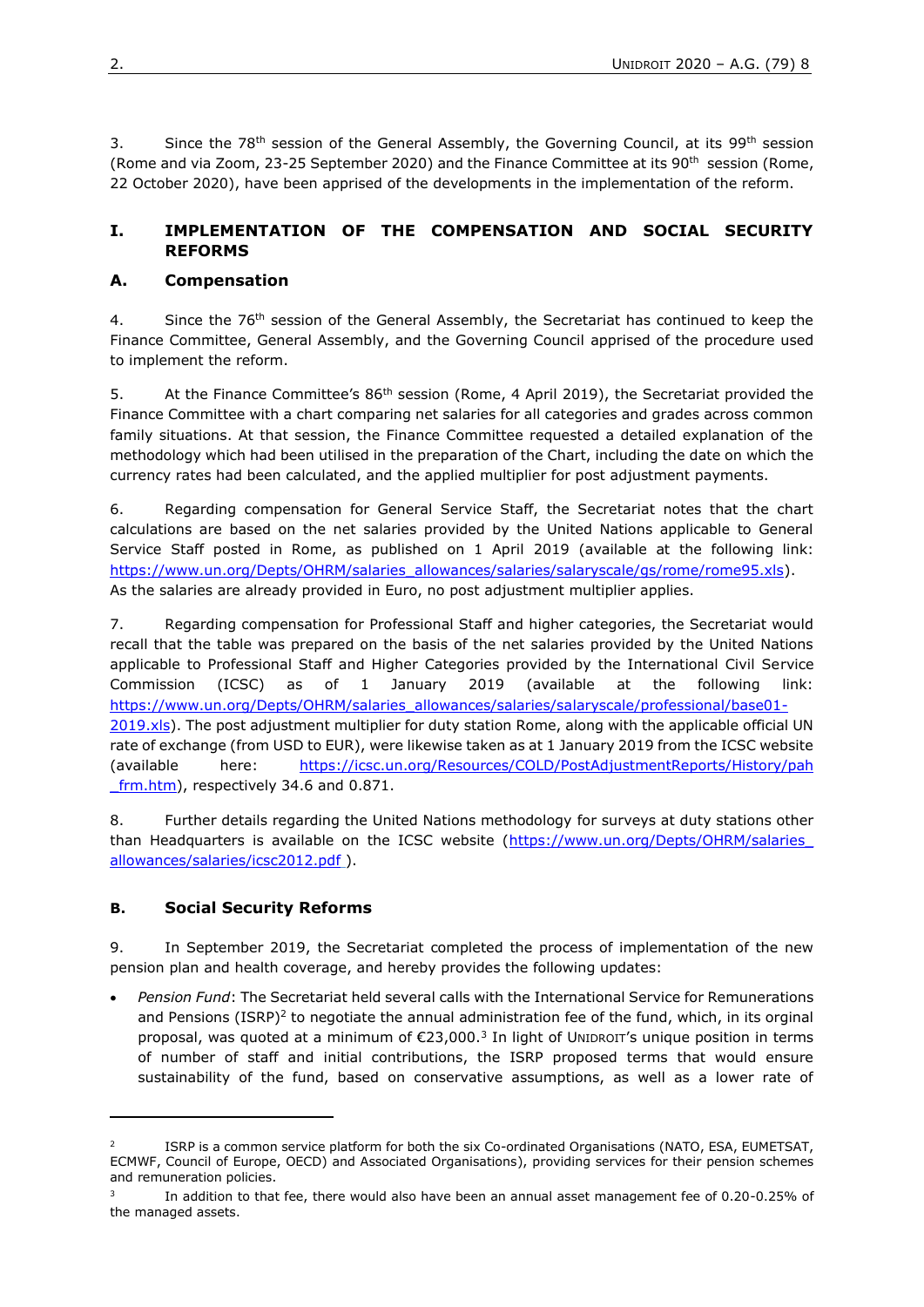administration fees. At a first stage, the ISRP proposed to place the incoming contributions in a collections account, yielding a low return but bearing no financial risk (i.e. preservation of capital). In its second phase of implementation, when the fund reaches a threshold amount (estimated at €500,000.00), expected to occur by Year 3 according to projections, the assets would move towards a full Strategic Asset Allocation (SAA), implemented through selected mutual funds, and expected to return 5.05% per year (nominal) over the long term. In light of the limited reporting costs this sort of arrangement would entail, the ISRP offered to waive those costs and retain only an annual fee reflecting 0.5% of the assets (minimum of €12,000), plus the fees owed to the Secretariat of the Committee for the Administration of Funds (equal to €6,461.60) for the first three years. In light of these important developments, the Secretariat, as reported at the  $87<sup>th</sup>$  session of the Finance Committee, signed the Memorandum of Agreeement with the ISRP, effective as of 1 September 2019.

- *Report of the CAF*: Further details regarding the management of the pension fund were submitted in the Report of the ISRP – CAF (Committee for the Administration of Funds) to the Governing Council (Annexe I). The Report covers access to investment vehicles (mutual funds and saving accounts), simulation of fund flows and methodological aspects, investment recommendation, and procedures for treasury management during the first investment period, and also contained a proposal that the Governing Council authorise the CAF to proceed with the investment of the Fund in two stages, i.e. to initially invest the incoming contributions to the Fund in treasury until the Fund reaches EUR 500k, and in a second stage move the assets towards a portfolio invested in financial markets. The strategy to adopt in this second stage will be presented for approval in due time and in case before this change is implemented.
- At its 99th session (Rome and via Zoom, 23-25 September 2020) the Governing Council took note of the update regarding the implementation of the new compensation and social security scheme applicable to Unidroit staff and approved the proposal made in the Report of the International Service for Remunerations and Pensions (ISRP) – CAF (Committee for the Administration of Funds).
- At its 90<sup>th</sup> session (Rome, 22 October 2020), the Finance Committee took note of the above information (F.C. (90) 9, para. 51).
- *Health Insurance*: Having obtained a favourable quote from AXA, an insurance provider that has improved coverage compared to the Allianz "Silver" quotation adopted by the General Assembly, at a lower cost, and not having obtained any update or counter offer from Allianz, the Secretariat finalised the conditions of coverage for those staff members that have chosen to opt into the new system with AXA. The final Insurance Policy, in effect as of September 2019, was presented to the Finance Committee at its  $87<sup>th</sup>$  session and approved by the General Assembly at its 78<sup>th</sup> session. The policy has been renewed and extended to 2021.

#### **II. ACTION TO BE TAKEN**

10. *The Secretariat requests that the General Assembly take note of this update regarding the implementation of the new compensation and social security scheme applicable to UNIDROIT staff. The General Assembly is also requested to take note of the proposal made in the Report of the ISRP – CAF (Committee for the Administration of Funds)* (**Annexe I**)*.*